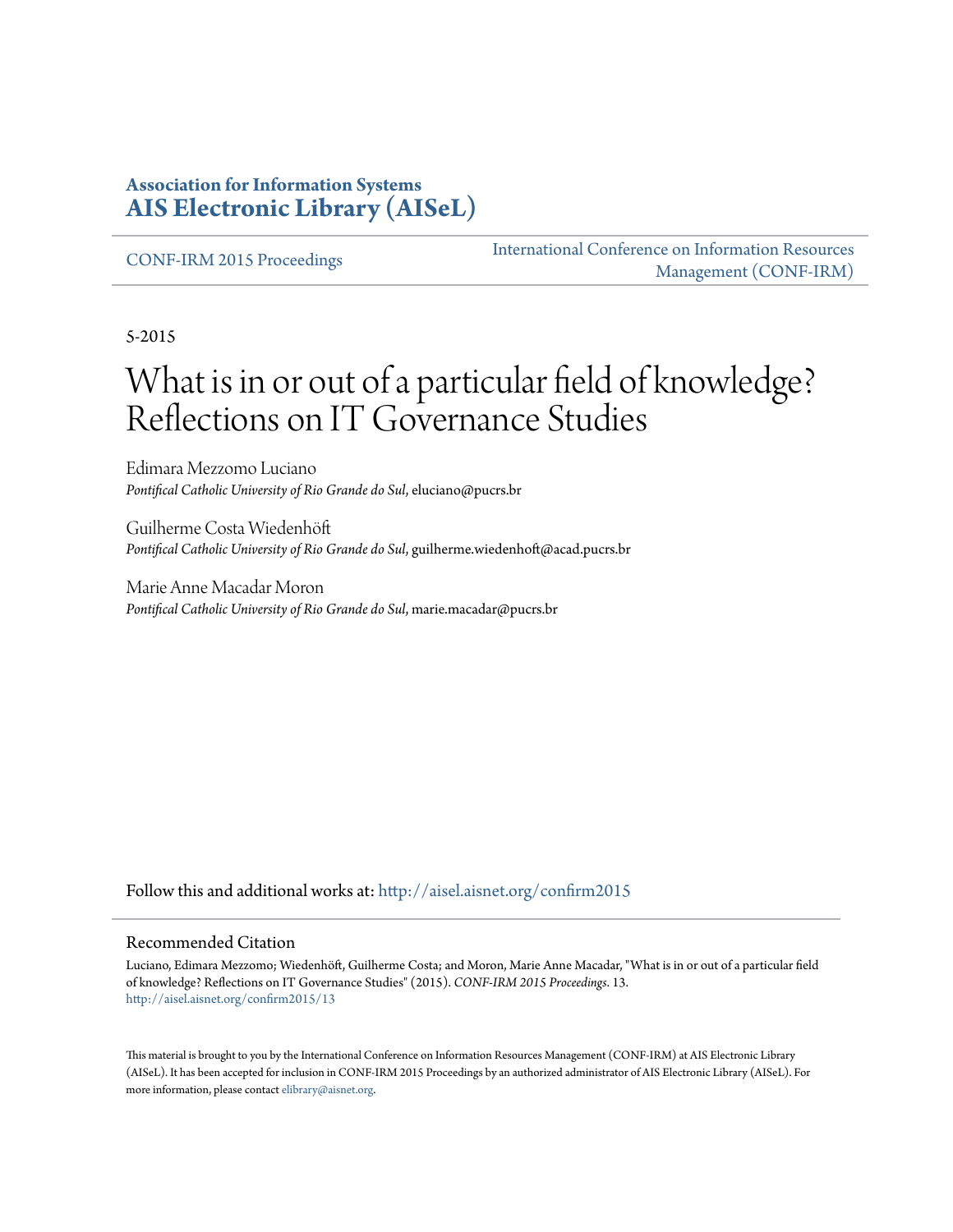## **R50. What is in or out of a particular field of knowledge? Reflections on IT Governance Studies**

Edimara Mezzomo Luciano Pontifical Catholic University of Rio Grande do Sul eluciano@pucrs.br

Guilherme Costa Wiedenhöft Pontifical Catholic University of Rio Grande do Sul guilherme.wiedenhoft@acad.pucrs.br

Marie Anne Macadar Moron Pontifical Catholic University of Rio Grande do Sul marie.macadar@pucrs.br

### *Abstract*

The goal of this research is to understand the conceptualization of IT Corporate Governance (ITCG) and discuss the dichotomy and sometimes paradoxical approach between the definitions in literature and what is included as part of IT Governance field. The data collection has been conducted through a systematic research of ProQuest databases. As a result, 536 publications have been found between 1983 and 2014 with the search terms. Through content analysis, the research has been refined to a group of 457 articles published between 1995 and 2014, considering nature of research, base theories, research strategy, and use of basic concepts. The results show that numerous studies are not using ITCG theory as a foundation to support their arguments. Only 110 publications deal with the context and definition of the seminal concepts. As a result of content analysis it is observed that 237 publications could be considered as inclusion errors because they do not address enough artifacts to be worked as the subject of IT Governance, most of them portray of best practice models in a conceptual basis. Through the preliminary results, it is possible to think about the extent to which these basic concepts even are enough to what is being researched as IT Governance, or at what point the researches has indeed addressed the proposed subject.

### *Keywords*

IT Governance, IT Governance studies, Base Theory, Conceptualization, Exclusion errors, Inclusion errors.

### **1. Introduction**

Information Technology Governance has been one of the ten priority items on the agenda of executives and discussions between Chief Information Officers (CIO) worldwide (Mahoney, 2012) and has also been present in the major international and national conferences of Management Information Systems (MIS) area as a theme, track or minitrack. In a context of strong relationship between Information Technology (IT) and business, governance mechanisms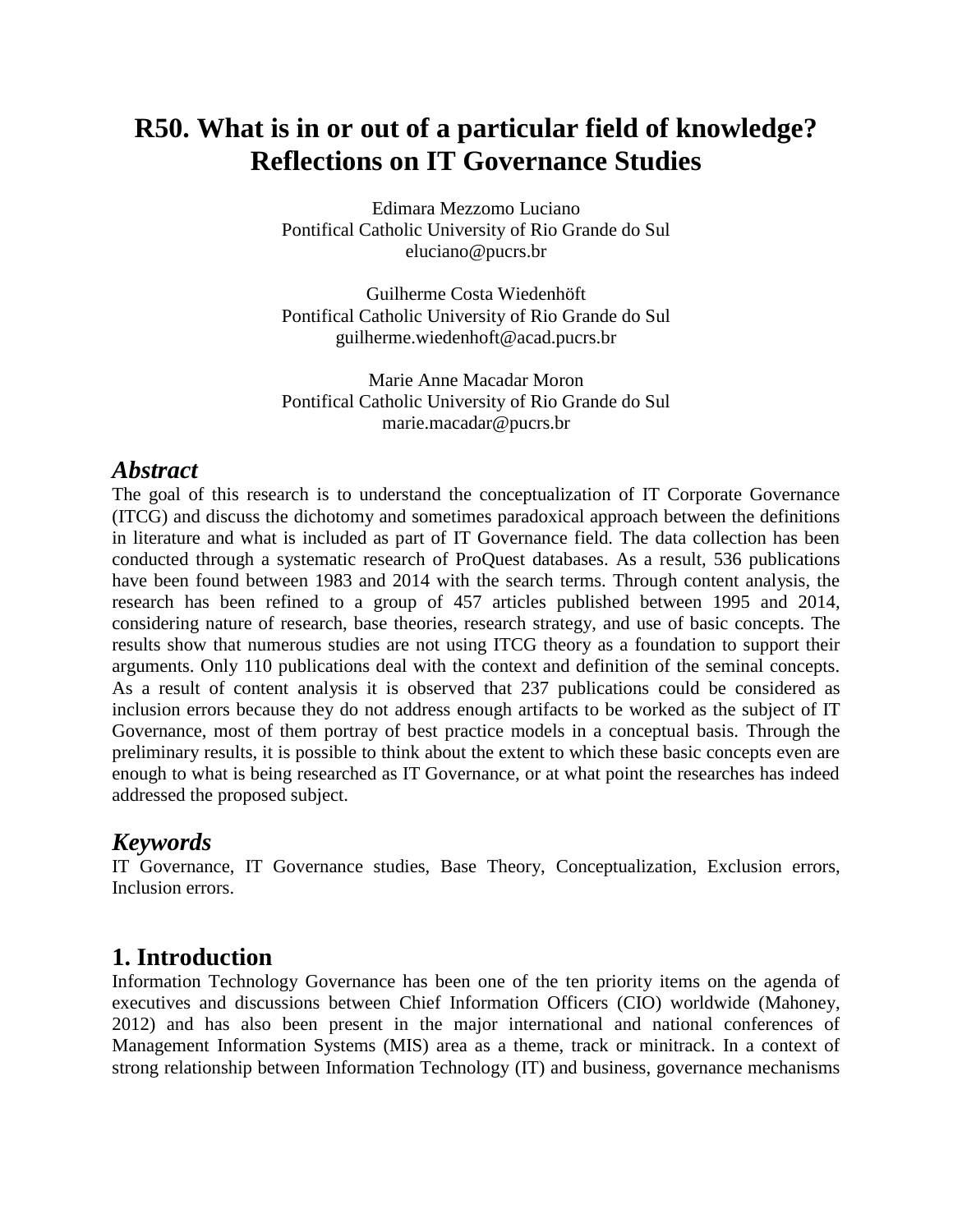contribute greatly in meeting the objectives of an organization regarding IT, at the same time enabling the collegial decision-making and the transparency of these decisions.

Literature and routine of organizations show various concepts of IT Governance. To Sambamurthy and Zmud (1999), IT Governance can be considered the organizational arrangements and patterns of authority for key IT activities, including in its scope IT infrastructure issues and desirable behaviors of IT use and management. Weill and Ross (2004) also focus on stimulating the desirable behavior in IT use, by specifying the decision rights and responsibilities framework. According to Van Grembergem, De Haes and Guldentops (2004), IT governance is characterized by a set of arrangements and practices associated with structure, processes and relationships, aiming, according to Xue, Liang and Boulton (2008), to lead and control the organization focusing on its goals, contributing to the mitigation of risks related to IT return. This set of arrangements and practices, also called mechanisms, enables the practical application of IT Governance principles and definitions of an organization, making tangible the high-level definitions on how IT should operate in an organization.

These approaches are broad and feature IT Governance from the establishment of IT operation controls more related to market models up to more theoretical and symbolic elements, involving Institutional Theory, Organizational Culture or Human Behavior Theories. It is possible to understand the different manifestations of IT Governance in an organization such as the model definition phase to be adopted, choice mechanisms, adoption of these mechanisms, and even evaluation of effectiveness. The wide range of approaches raises the theoretical and practical complexity of the subject and generates discussions on its conceptualization, comprised in a partial or diffuse way along with other related subjects, however, different.

In this context, we have identified the use of the term to nominate publications that only partially address the definitions proposed by the researchers mentioned above. A simple search through tools such as Google using the term "IT Governance" returns: ITIL (Information Technology Infrastructure Library, related to IT Service Management), COBIT (Control Objectives for Information and related Technology, that can be used as a support for some activities when adopting IT Governance), Cloud Computing, IT service management and computer tools to implement IT Governance. Other market events, such as a group of professionals on LinkedIn with more than 10,000 members (called IT Governance) deals only with frameworks like ITIL, COBIT, Cloud Computing, Service Level Agreements, mobility, Big Data, data discovery, project management, BSC, only discuss subjects without going deeper into the main concepts. Another relevant point is books publications whose titles are IT governance, but whose content is strictly ITIL, a set of the best management practices of IT services. It is observed also in similar situations, although to a lesser extent, this type of manifestations in academic articles. It seems that these results are not aligned with the seminal concepts found in literature and proposed by Sambamurthy and Zmud (1999); Peterson (2004); Weill and Ross (2004); Van Grembergem, De Haes and Guldentops, (2004).

The situation reported above raises the discussion about what is in or out of a particular field of knowledge, in this case, IT Governance. The goal of this article is to discuss about the dichotomy that sometimes is paradoxical between the definitions in the literature and what is included as part of IT Governance field. Even though it focuses on IT Governance, this paper wants to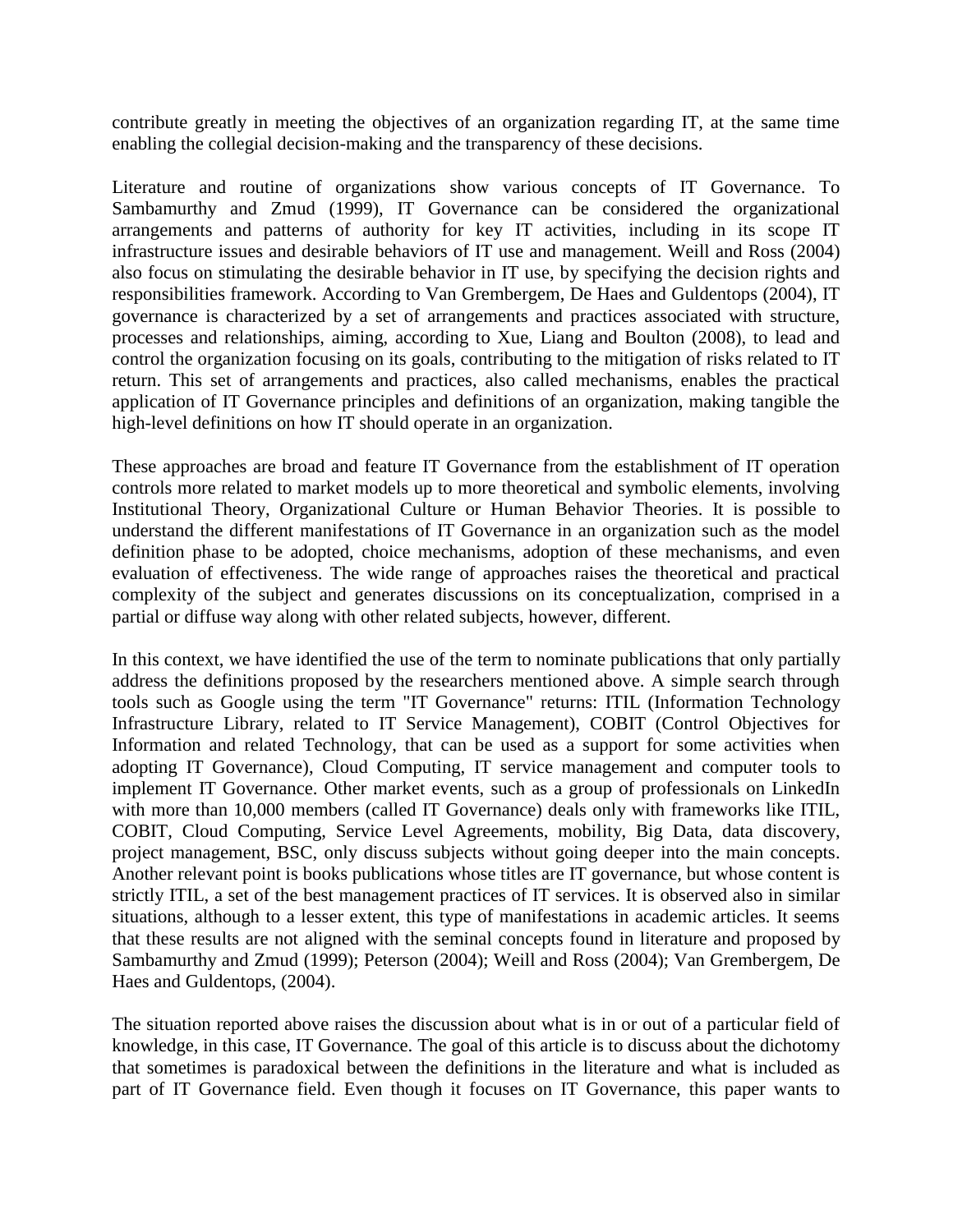discuss the role of a theoretical core in more recent subjects. In this paper, we focused on IT Governance itself, considering the IT Governance concepts showed above. Thus, topics like Corporate Governance, IT architecture and relational governance are not in the scope.

The motivation for this work lies in the ongoing and growing debate about delimitation of the study field of Information Systems and Management Information (Benbasat and Zmud, 2003) and the aforementioned discussion of legitimacy, identity crisis, visibility, and impact of research in MIS. We also want to discuss if it is better to follow the seminal definitions when starting publications in a field or work in a wider perspective. The idea is to use the papers selected for this analysis as a source for reflection about the role of theoretical seminal basis in this process.

### **2. Definition of IT Governance concepts**

Some negative events involving large corporations in the 2000s, including auditing firms, questioned the efficiency of management methods mostly performance-based ones, bringing to the field of management the need to observe principles and transparency in relation to the stakeholders. In this context emerged Corporate Governance, which can be understood as the system by which organizations are directed, monitored and encouraged, involving the relationships among owners, board of directors, management and control staff (IBGC, 2009). Corporate governance also acts to convert principles into objective recommendations in order to align the interests of stakeholders and shareholders, to preserve and enhance the value of organization, facilitating their access to resources and contributing to their longevity (Muller, 2013).

The link between Corporate Governance and IT is clear. To the extent that organizations are encouraged to adopt principles such as transparency, fairness and accountability, IT professionals are challenged to examine their Information Systems, their infrastructure, processes and procedures to facilitate and contribute in order to help the organization meet these principles (Van Grembergem and De Haes, 2009; Peterson, 2004). For example, for the transparency principle to be achieved, advice aiming at collegial decision should be made. It does not involve IT in the directive form; however, the fulfillment of this principle requires changes in the Information Systems, both in terms of instances of approval, reports detail or format, as well as providing information on websites or devices.

IT Governance responsibilities are part of Corporate Governance responsibilities. Among these responsibilities are organizational strategies guidance and review, definition and monitoring of objectives and management performance goals, the organization's systems integrity assurance, and respect for the principles of Corporate Governance (Hardy, 2006). According to Weill and Ross (2004), IT Governance is part of Corporate Governance, because informational assets are among the assets that are necessary to manage. In this context, IT Governance is the specification of the decision rights and the responsibilities framework to encourage desirable behavior in the use of IT (Weill and Ross, 2004).

In terms of specifications of decision-making structures, processes, and relational mechanisms for direction and control of IT operations, IT Governance is identified as an organizational ability of great importance to strategic alignment, value delivery, and resource management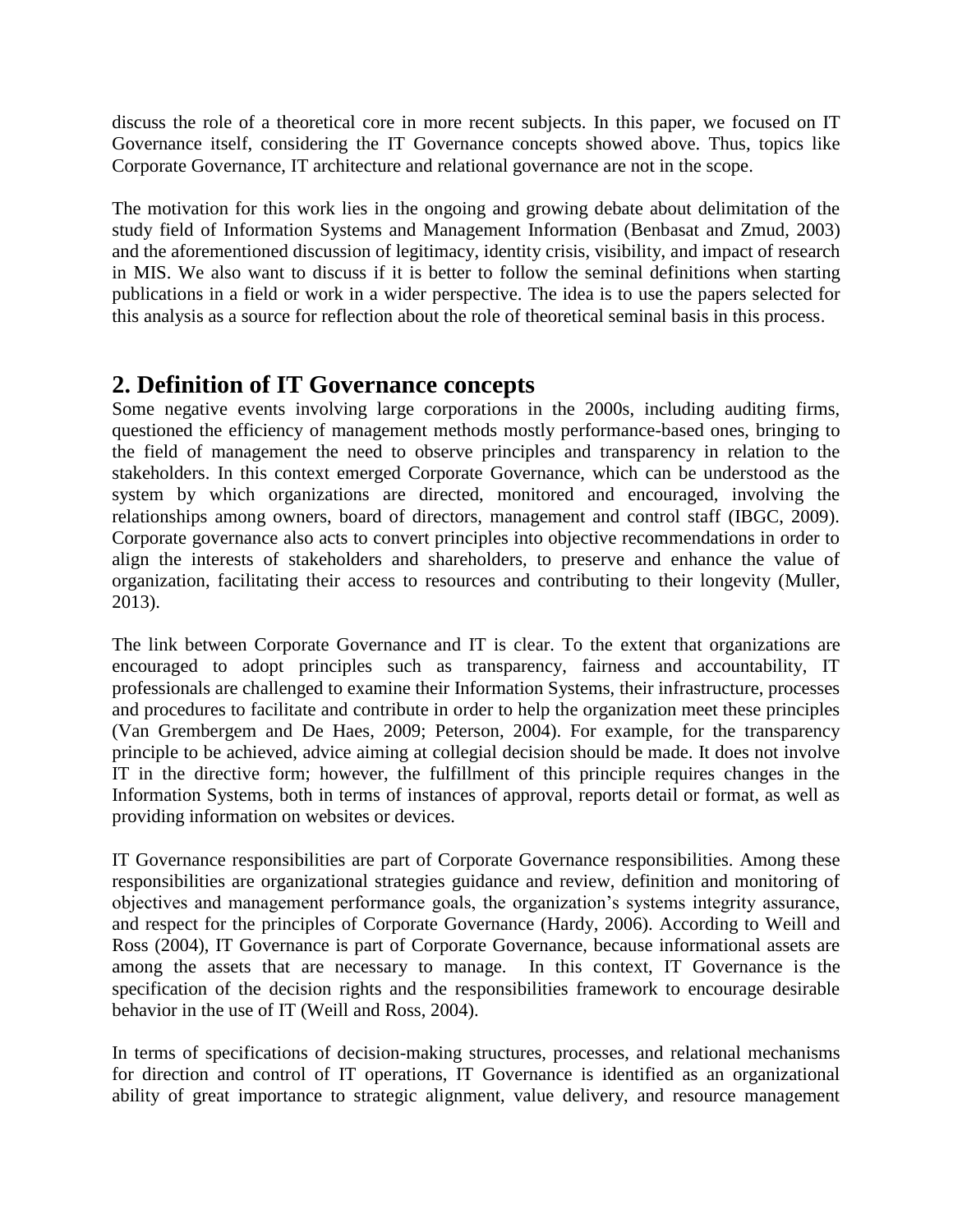associated with IT (Sambamurthy and Zmud, 1999). For ITGI (2007), IT Governance must ensure that IT field is aligned with the business and act as a business enabler, helping to maximize the benefits of the use of IT in organizations. Besides, it should create conditions so that IT resources are used responsibly, IT risks are managed appropriately, and IT performance is monitored.

IT infrastructure, use and projects management are among the main decisions about IT, according to Sambamurthy and Zmud (1999). IT key decisions, according to Peterson (2001), cover IT infrastructure issues, IT applications and development. Despite the differences among the classifications given by the authors, the key decisions of IT Governance revolve around the same issues. Weill and Ross (2004) define a set that includes the following key issues: definition of the principles that guide IT objectives and mechanisms, definition of the arrangements of IT architecture and infrastructure, identification of business applications, and prioritization of IT investments.

For a better understanding of how IT Governance practices are embedded in different institutional contexts, it is necessary to understand the dimensions and the role of the institutions. Therefore, IT Governance can be defined based on the above text as a set of organizational arrangements and patterns of authority to the main activities of IT, including in its scope issues of IT infrastructure and desirable behaviors of IT use and management (Sambamurthy and Zmud, 1999). Being also characterized as a set of mechanisms associated with decision-making structure, decision-making rights, and responsibilities to encourage desirable behavior in IT use (Weill and Ross, 2004), processes, and relationships, these mechanisms must be associated with one or more organizational objectives (Van Grembergen, De Haes and Guldentops, 2004).

IT Governance is considered as part of Corporate Governance scope (Weill and Ross, 2004; Peterson, 2004), and it is related to organizational effectiveness, to compliance with laws and regulations, to meeting the interests of stakeholders and to the pressure of the return on IT investments. In this research the effectiveness of ITG mechanisms is regarded as the relationship between ITG mechanisms with their objectives and principles, as well as how these mechanisms address and support ITG principles and objectives (Wiedenhöft, Luciano and Testa, 2014). For the authors, ITG effectiveness is achieved when ITG principles are respected by their objectives and these, in turn, are met and addressed by their mechanisms or facilitators. ITG mechanisms are contained in the necessary arrangements for ITG implementation and management, and ITG mechanisms effectiveness is related to critical factors for organization and how IT contributes to their success (Macdonald, 2005).

### **3. Research Method**

This research is characterized as a cross-sectional exploratory descriptive study with a qualitative approach. It is recognized that scientific research can be considered a dynamic and evolving process composed of steps related to each other and with a common goal (Sampieri, Collado and Lucio, 2006).

The procedure used for this study was the desk research, which is directly related to a theoretical research that aims to equip the researcher, increasing their knowledge about a subject seeking to retrieve theories, frameworks, explanatory conditions of research conducted, and discussions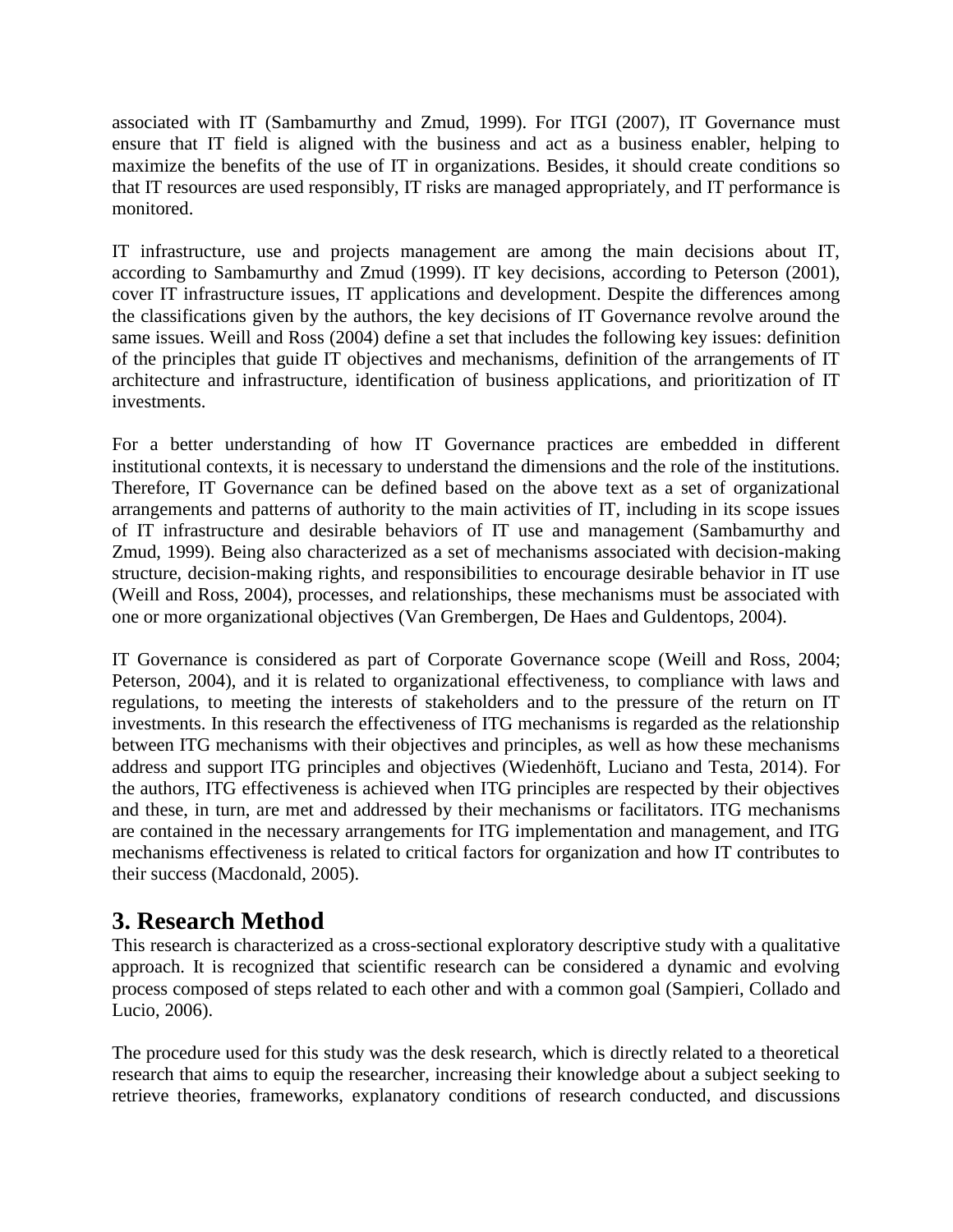relevant to a particular topic (Demo, 2000). It is understood that the desk research, according to Kerlinger (1973), consists of a qualitative method in which the research is carried out through a systematic search in the main data sources.

For this study, the search for publications on the subject IT Governance was conducted through individual and exact query of the following terms: a) IT Governance; b) IS Governance; d) Information Technology Governance; e) Information System Governance. Searches were conducted in ProQuest databases, using the "advanced search" tool. As criteria for the articles selection, we used the presence of the term (without setting publication date) in at least one of the following search fields: a) title and b) keywords. The results of this first search were: Articles (2,136), Newspaper Articles (1,152), Conference Proceedings (635), Books (297), Dissertations (292), Text Resources (159), Reviews (39), Reference Entries (15), Technical Report (5), Research Datasets (4), Other (19). For the next step, 2136 articles were considered.

Only peer-reviewed publications and full text availability were also used as search filter options. As a result, 536 publications were found between the years 1983 and 2014, and then these articles were submitted to an analysis based on reading their abstracts and so refining them by using as criteria the presence of the search terms in the abstract. As a final result, 457 articles were obtained between 1995 and 2014, published in 31 different journals.

Considering the paragraph above, it is important to mention that this paper is not saying that there are only 457 articles about IT Governance published worldwide, but that there are 457 papers mentioning IT Governance in the paper abstract among those published (with full text available) in peer-reviewed journals presented in ProQuest. The purpose of this paper is not to conduct a meta-analysis, but to verify the presence of the seminal concepts in papers related to IT Governance and the role of these seminal concepts.

This research involved the methodological assessment of the articles with empirical basis. Conceptual and non-academic articles were not used because they do not have a methodological structure for the assessment carried out in this research. The review process of empirical research publications consisted of checking the basic methodological elements of scientific research. The variables analyzed for each article selected were: a) research nature; b) base theories; c) Research strategy; d) use of basic concepts. Variables were adapted from Hoppen (1997). Data were analyzed using Bardin (2010) content analysis technique and Nvivo 7® software as a support and processed through Sphinx Survey  $5\otimes$  software. It is important to note the qualitative focus of this study. Considering that, the non-use of statistics techniques is aligned with the chosen research strategy.

### **4. Results**

This section is dedicated to the presentation of the results obtained by applying the above methodological procedures. It is important to remember that even though articles were analyzed, the purpose was not to conduct a meta-analysis. The differences are mainly in terms of data analysis technique and goals, and it was considered that the desk research was more appropriate for the purpose of this research.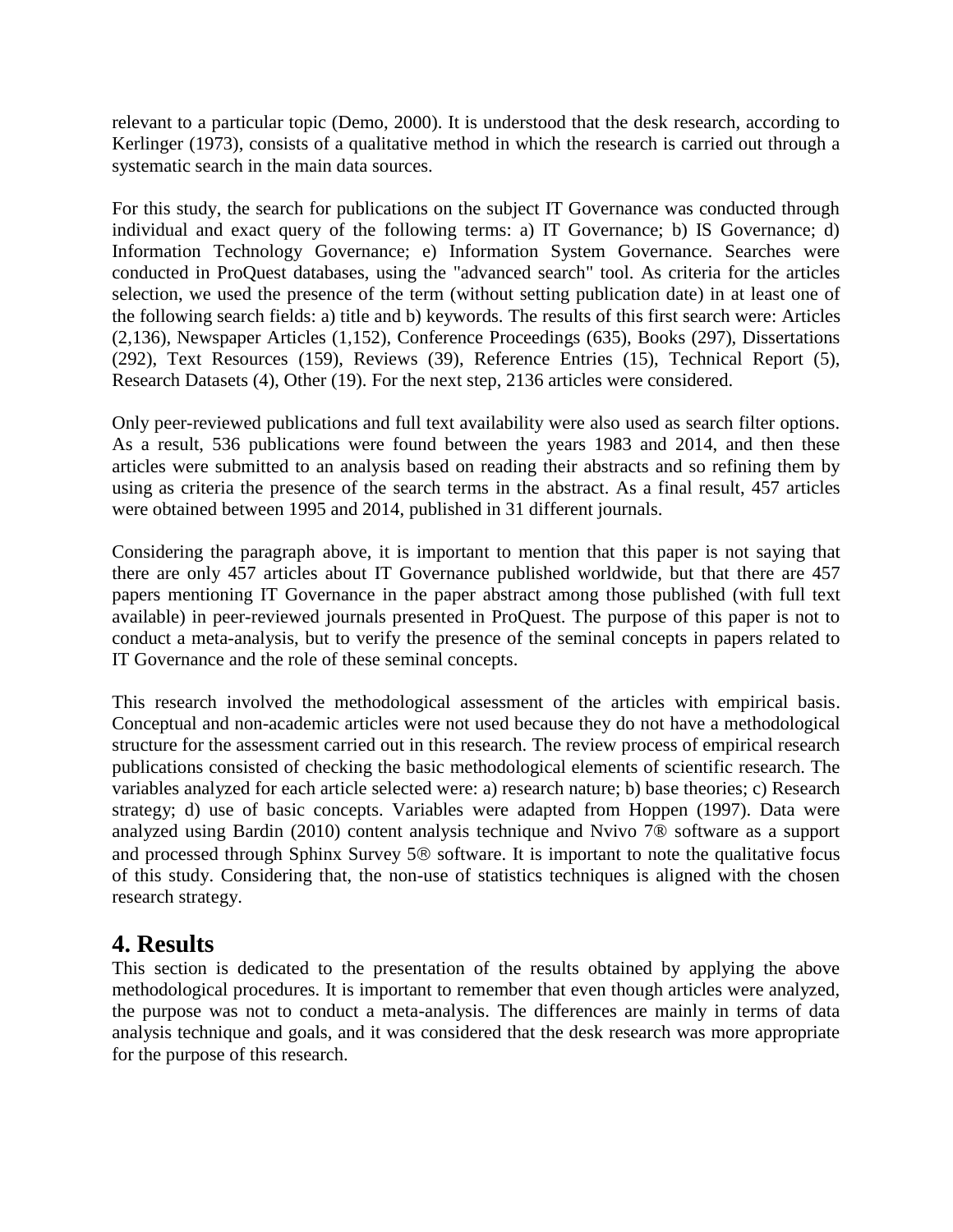#### **4.1 Research Nature**

The nature of the studies was analyzed taking into account the classification proposed by Malhotra (2001) e Sampieri, Collado and Lucio (2006). Table 1 below shows the result of this procedure.

| <b>Categories</b>       | Freq. | $\%$  |
|-------------------------|-------|-------|
| Exploratory descriptive | 186   | 40.7% |
| Exploratory             | 178   | 38.9% |
| Descriptive             | 76    | 16.7% |
| Confirmatory            | 17    | 3.7%  |
| Total                   | 457   | 100%  |

**Table 01**: Nature of studies in the IT Governance analyzed

The studies were categorized according to nature as: a) Exploratory - nature of studies that seek the expansion and acquisition of knowledge about a research topic; b) Exploratory descriptive nature of studies that seek to improve the knowledge about a research topic and description of the characteristics that compose the observed phenomenon; c) Descriptive - nature of research that aims to describe a phenomenon and its occurrence feature; d) Confirmatory - nature of studies that seek to certify certain phenomenon related to an object of study.

It is observed through the analysis of Table 01 the prevalence of exploratory and exploratory descriptive studies. A possible explanation for the results presented might be the fact that IT Governance theme is incipient, which means that researchers become more focused on the understanding and description of phenomena related to IT Governance.

#### **4.2 Research Strategy**

Regarding the verification of research strategies used by different studies, the prevalence of Survey studies and Case studies (single and multiple) were found as presented in Table 02.

In examining Table 02, it can be seen that, as it was seen in the studies nature, the main concern of IT Governance researchers is to understand the knowledge on the subject of IT Governance; however, the absence of confirmatory studies contributes to spray different concepts about the theme.

| <b>Categories</b> | Freq. | %     |
|-------------------|-------|-------|
| Surveys           | 169   | 37.0% |
| Case studies      | 144   | 31.5% |
| <b>Interviews</b> | 85    | 18.5% |
| Theoretical essay | 59    | 13.0% |
| Total             | 457   | 100%  |

|  |  | Table 02: Research Study Strategy in the IT Governance analyzed |  |
|--|--|-----------------------------------------------------------------|--|
|--|--|-----------------------------------------------------------------|--|

There was also the absence of Base Theories to support the argument in publications, as presented in the following section.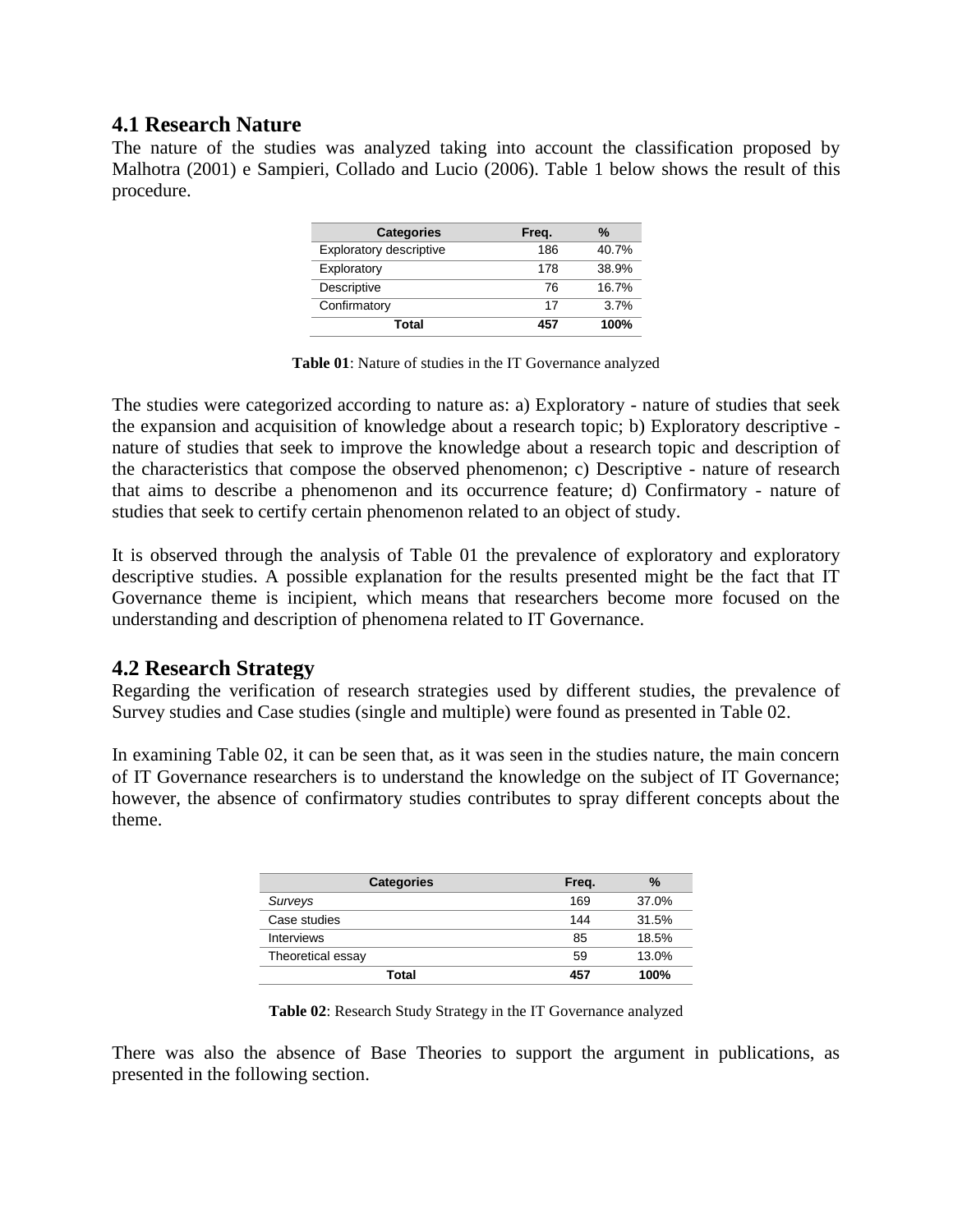#### **4.3 Base Theories**

Base Theories variable check was made through the reading de 457 selected articles, seeking to identify the use of theories, such as Institutional Theory, Agency Theory, Transaction Cost Theory, among other theories, which could be presently in use as a support to the ideas proposed by the studies analyzed. Table 03 presents the results of content analysis for this variable:

| <b>Categories</b>                    | Frea. | %     |
|--------------------------------------|-------|-------|
| Not using base theories              | 424   | 92.7% |
| Agency Theory                        | 17    | 3.6%  |
| <b>Transaction Cost Theory</b>       |       | 1.8%  |
| <b>Multiple Contingencies Theory</b> | 8     | 1.8%  |
| Total                                | 45.   | 100%  |

**Table 03**: Base Theories present in the IT Governance publications analyzed

It is possible to observe that the vast majority of studies (92.70%) do not use any theories as a foundation for developing their arguments. Although, much of the research analyzed mention the strong relationship between IT Governance and Corporate Governance, and the latter, in turn, has in its publications a strong grounding in Agency Theory, Transaction Cost Theory and Multiple Contingencies Theory (Müller, 2013). The use of the basis between the topic of IT Governance and other theories which were already used to explain similar phenomena in other areas of organizational studies has not been observed while reading the articles analyzed. The following section shows another relevant fact regarding research on IT Governance considering the use of basic and seminal concepts of the theme.

#### **4.4 Use of basic concepts**

As presented in the subject exposure, there are different IT Governance structures, and different interpretations in relation to the concepts can be found in the literature. However, some elements are consensual for authors who triggered IT Governance as the subject of scientific research. Among the minimal elements when dealing with IT Governance, there is the respect of the principles of Corporate Governance, such as fairness, transparency and accountability (Van Grembergem and Haes, 2009; Peterson, 2004). The authors said that IT Governance is run through a set of mechanisms that can differentiate among organizations but can be classified in Structure, Processes, and Relationship mechanisms. Another key element for Weill and Ross (2004) and Sambamurthy and Zmud (1999) concerns the boldness and decision-making structures that is critical to the success of IT Governance goals. These goals differ from company to company but, according to ITGI (2007), they are IT strategic alignment, Resource management, Risk management, Performance measurement, and Value delivery by IT.

In this context, the representation of the basic concepts of IT Governance in a publication must include at least the definition of IT Governance Principles, Objectives and Mechanisms and how the decisions about IT should be made in order to show the essence of governing IT. The results obtained after the categorization of the Source of Basic Concepts variable found that 220 papers were based on literature, as shown in the following Table 04, and just 110 papers dealt with the context and definition of the seminal concepts.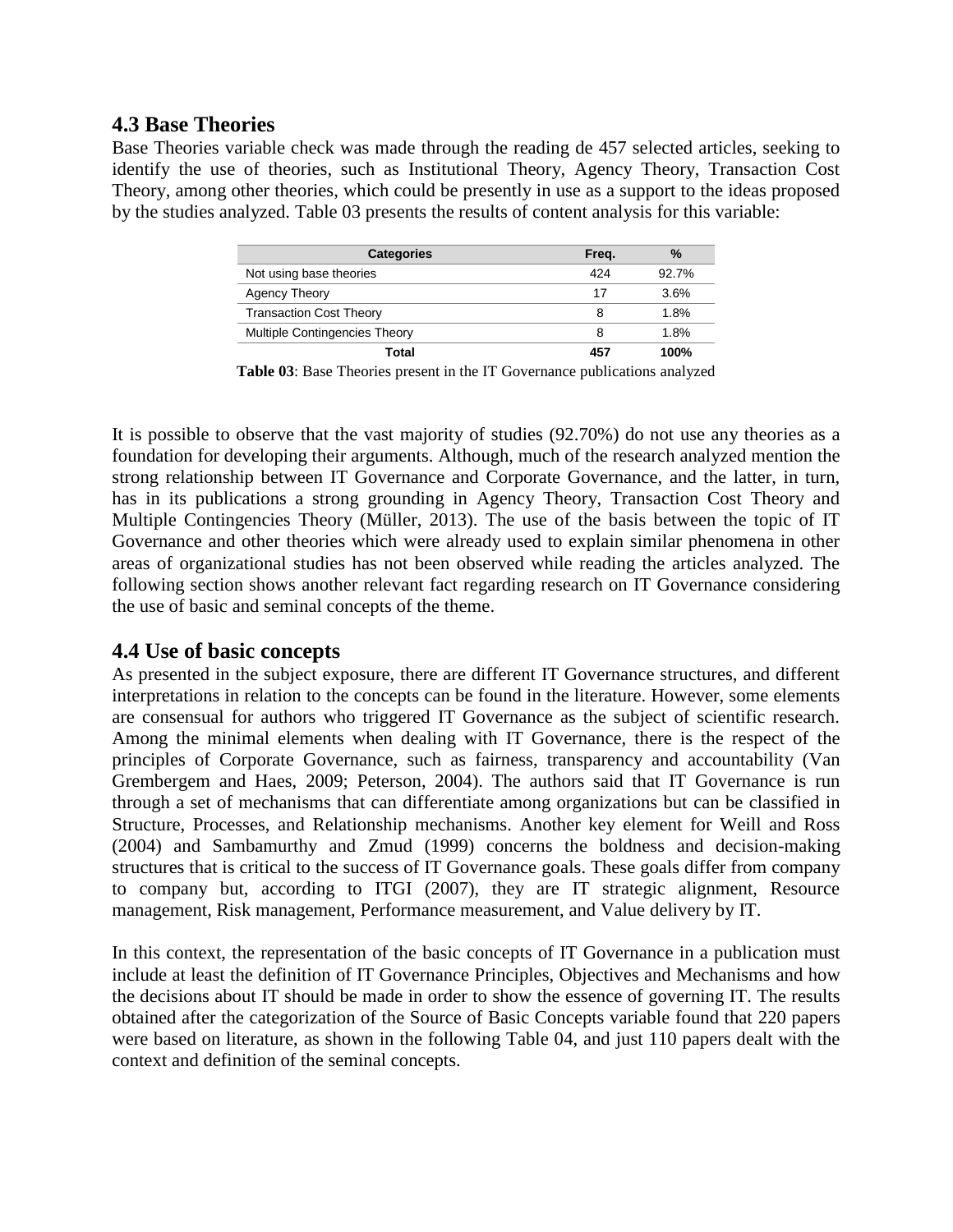| <b>Categories</b>         | Freq. | $\frac{9}{6}$ |
|---------------------------|-------|---------------|
| Based on literature       | 220   | 48.20%        |
| Based on COBIT and ITIL   | 110   | 24.10%        |
| Based on other frameworks | 127   | 27.80%        |
| Total                     | 457   | 100%          |

**Table 04**: Origin of basic concepts in the IT Governance publications analyzed

It is important to emphasize the relevance of market frameworks like COBIT, ITIL, and ISO 38500, among others. These frameworks are rich in mechanisms and contribute to organizations working as a guide for Management and IT Governance. However, the simple adoption of these practices does not guarantee the fulfillment of the basic elements for IT Governance (Looso and Goeken, 2010), beyond what they present not enough conceptual strength to serve as a base for researches. It is understood that these frameworks include only one set of IT Governance mechanism and in some cases, such as ITIL, they are strictly focused on IT service management in organizations, so dealing with management instead of governance and in the operationaltactical level.

Considering that, it is possible to observe that the development of studies having the best practices models as their conceptual basis, can be characterized as errors of inclusion within the research topic of IT Governance. This occurs because they do not address enough artifacts to be worked as theme of IT Governance. These publications can be best worked in other research lines, for example, IT Management, Risk Management and Information Security. This is known as errors of inclusion, according to Benbasat and Zmud (2003), which occur when IS research models involve the examination of constructs best left to scholars in other disciplines, producing extensive theoretical ambiguity. As a result of content analysis it was observed that 237 publications, as was shown in Table 04 above, could be considered off the topic of IT Governance.

Still regarding Basic Concepts variable, it was evidenced by content analysis that 110 (24.10%) of the papers analyzed declare in their titles and keywords they deal with the theme of IT Governance. However, in fact they do not conceptualize IT Governance or using the concepts presented in the literature or presenting their own concepts. Instead, they cover diverse topics such as, adoption of information systems, encouraging information laws, compliance audits with SOX, among others, characterizing nominal vision (Orlikowsky and Iacono, 2001) and also exclusion errors (Benbasat and Zmud, 2003). In the research of Orlikowsky and Iacono (2001), 25% of papers IT were classified as nominal vision, which means that the term is present in the title but not actually present in the body of publications. In this research, 51,9% of papers can be classified as nominal view.

### **5. Conclusions**

The presence of the above terms was found in the literature since the 80s; however, from the 90s on IT Governance is consolidated as a research topic. It is noteworthy that, as a research topic, IT Governance can be considered a young subject, especially when compared to others such as Marketing and Strategy. This statement is based in the observation that 364 of the published studies are exploratory, and 304 of these use technical and methodological procedures (Case Study, Interviews and Theoretical Articles) that do not allow generalization of results (Malhotra,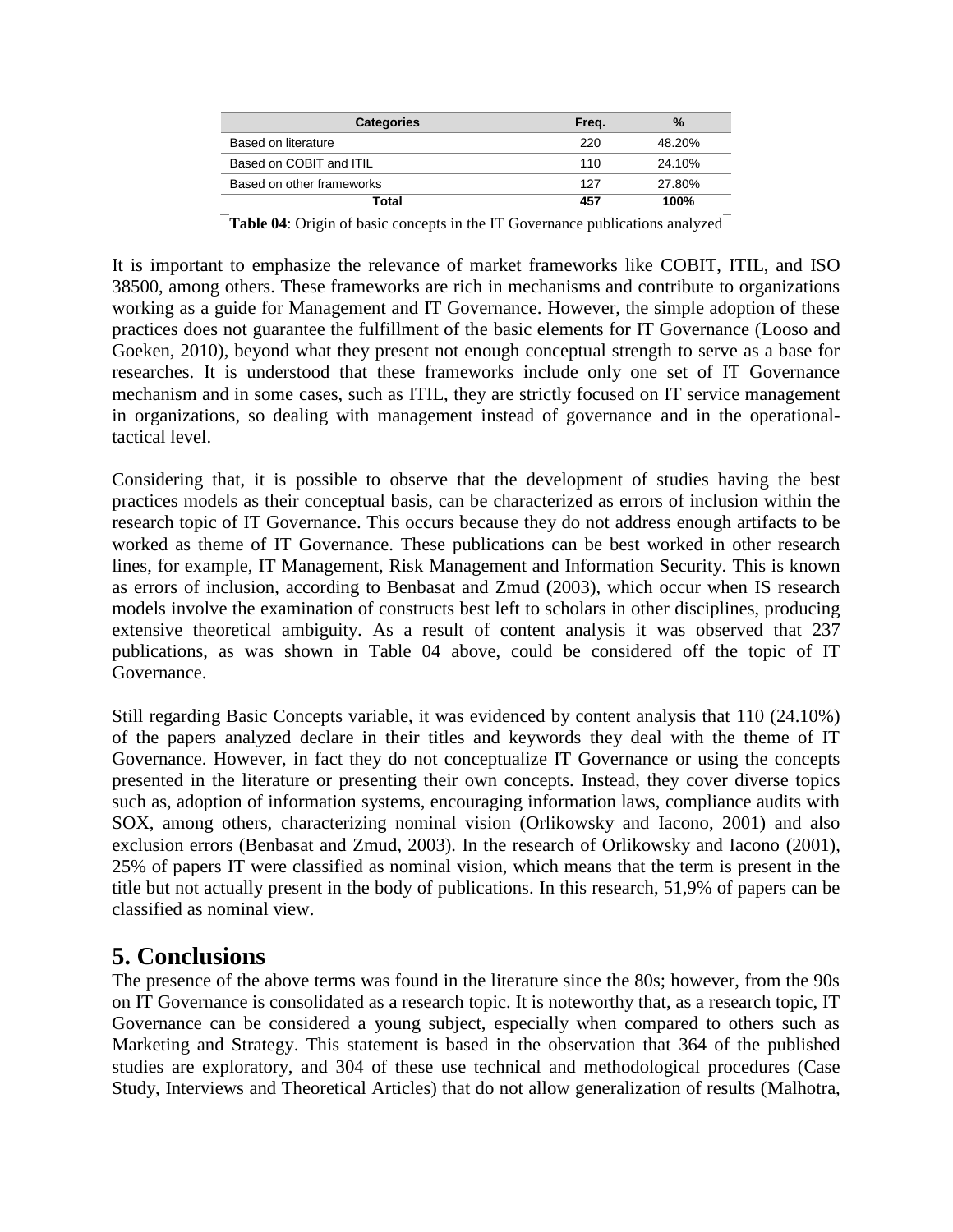2001; Hair, 2010). This justifies its maturity stage (considering the significant amount of errors of exclusion and inclusion), which also contributes to justify the issue of identity of IT Governance in the approaches of the analyzed articles. It denotes a search from researchers for greater understanding of IT Governance as a topic to be used in their research.

Although it is understood that there are many differences between IT Governance concepts and structures, IT Governance can be understood on three approaches, namely compliance, performance and behavior, considering the main ideas from Sambamurthy and Zmud (1999), Van Grembergen, De Haes and Guldentops (2004), Peterson (2004), Weill and Ross (2004). Additionally, their goals need to be achieved (through a set of mechanisms of structure, processes and relationships) in the same way that the principles of Corporate Governance are respected. When pursuing IT Governance or working under a governance cloak is not just about achieving the goals, or achieving the goals either way. It is necessary achieve the goals and respect the IT principles in the same way. If the focus is just achieve goals, it is a management effort, but if is a goals-principles combined strategy, we are talking about governance.

In this sense, the analysis showed that despite the presence of the terms in the search field title, abstract and keywords, when semantically analyzing each article, one cannot notice the presence of fundamental concepts of IT Governance. The analysis showed that only 110 (24.10%) articles showed the presence of the fundamental concepts in theoretical reference section to address IT Governance. Finally, it is noteworthy that most articles address IT Governance superficially or even myopically, as the approach used for some articles in which they have as criteria for the existence of IT Governance in organizations the fact that it declares to be aligned with a framework such as ITIL; COBIT; ISO 38500. In the same way, some articles discuss aspects of IT Management instead of dealing with matters pertaining to IT Governance, only addressing the definition of SLAs, process management, audit, e-government, project management, bringing what Orlikowsky and Iacono (2001) call as nominal vision, that is when the term is present only in the title but not actually present in the body of publications.

The propositions drawn here are limited to scenarios analyzed and demonstrate the opportunity to develop exploratory studies that could contribute both to the advancement of research on IT Governance conceptualization, as well as for its practice. The construction of an approach based on organizational theories represents an opportunity to bridge the gap on this issue in which how it interferes with the functioning of organizations and how organizations can raise their performance through the application of IT Governance elements and mechanisms. This is a path to be pursued, as according to the reports analyzed, IT Governance approach is being built on a superficial or even myopic base, which is damaging to the studies in this research field and also for the practice in organizations. In a research about IT Governance adoption in USA and Brazil, Pereira et al. (2013) identified that the mimetic effect was the main reason to adopt IT Governance mechanisms (specially in Brazilian companies), instead of an detailed analysis of the characteristics and necessities of the organizations. Although it is interesting to analyze the results of other organizations, IT Governance mechanisms adoption is a very particular process. Thus, the adoption of mechanisms that have been effective in other organizations may not achieve the expected results and may not help the organization in governing its IT.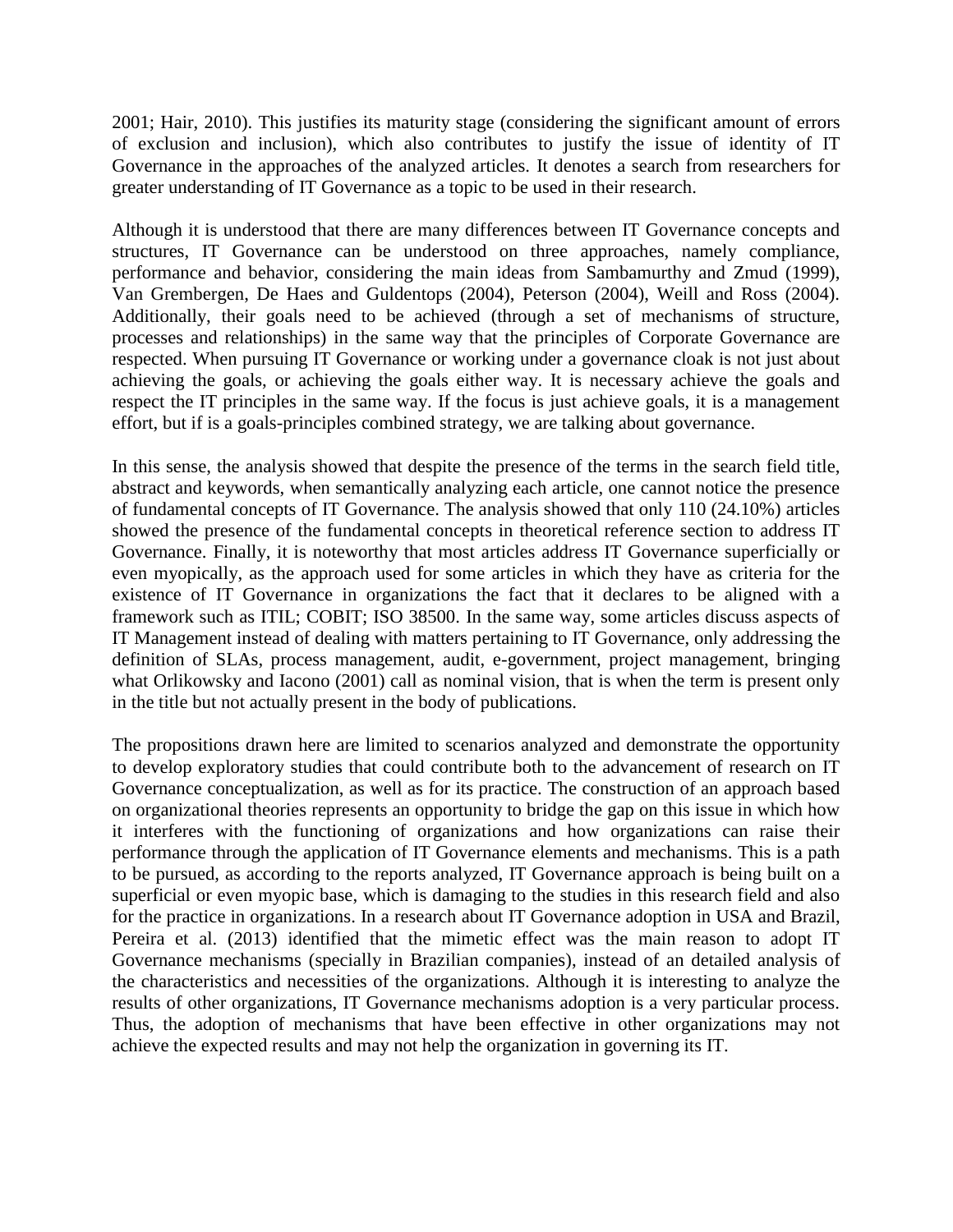This study reinforces the importance of the topic for academics and executives due to the fact that IT Governance can provide a better understanding of the structure of organizations and the environment in which they are operating. Moreover, it is possible to consider that, due to the pace of change that organizations are exposed, IT Governance can interfere with the perception of how organizations practice their principles, the way they are structured and how quickly they can respond to ever-changing environmental uncertainties.

The choice of how to develop and in which specific situations apply the mechanisms and elements suggested by the authors presented here can be considered a strategic decision. Future research may contribute to the understanding on the topic IT Governance and its Base Theories and the strengthening of fundamental concepts, by classifying the 457 articles according to the errors of inclusions and exclusion, considering the research of Benbasat and Zmud (2003), and the theory used, according to the typology presented by Gregor (2006). Additionally, a metaanalysis could be conducted, in order to verify which other areas of study may be related, in order to deepen the results of this RIP.

Through the preliminary results of this study, some issues are evident. One is the extent to which these basic concepts even are enough to what is being researched or understood under the name of IT Governance, or at what point the researches (considering as a starting point the articles reviewed here) has indeed addressed the proposed subject. If the concepts are not enough, what should be the appropriate concept to orient the subject and contribute to strengthening its core? If the analyses are showing that the papers are mentioning IT Governance as a subject but not addressing the main concepts, it would be necessary to considerate the changing or widening of the IT Governance concept in order to amass the field core. What is not suitable is to use a concept if the results are not considering its theoretical basis and concepts. Making an analogy with the study of Orlikowsky and Iacono (2001), it would be necessary desperately seek the "IT Governance" in IT Governance research?

These are questions to be explored during the next steps of the study. The theoretical approach that supports the theme is a key element to support the conceptualization proposed by the authors that make up this line of research.

### *References*

- AGUILERA, R. V. and CUERVO-CAZURRA, A. Codes of good governance worldwide: what is the trigger? Organization Studies, v25, (3), pp.415-443. 2004.
- ALBUQUERQUE, J. B. and SILVA C. L. M. Práticas organizacionais e estrutura de relações no campo do desenvolvimento metropolitano. Revista de Administração Contemporânea, v13, (4), pp. 626-646, 2009.
- BARDIN L. Análise de conteúdo. Tradução de Luís Antero Reto e Augusto Pinheiro. São Paulo (SP): Martins Fontes. 2010.
- BENBASAT, Izak, and ZMUD, Robert. The Identity Crisis Within the IS Discipline: Defining and Communicating the Discipline's Core Properties. MIS Quarterly, v27, (2), pp. 183- 194, June 2003.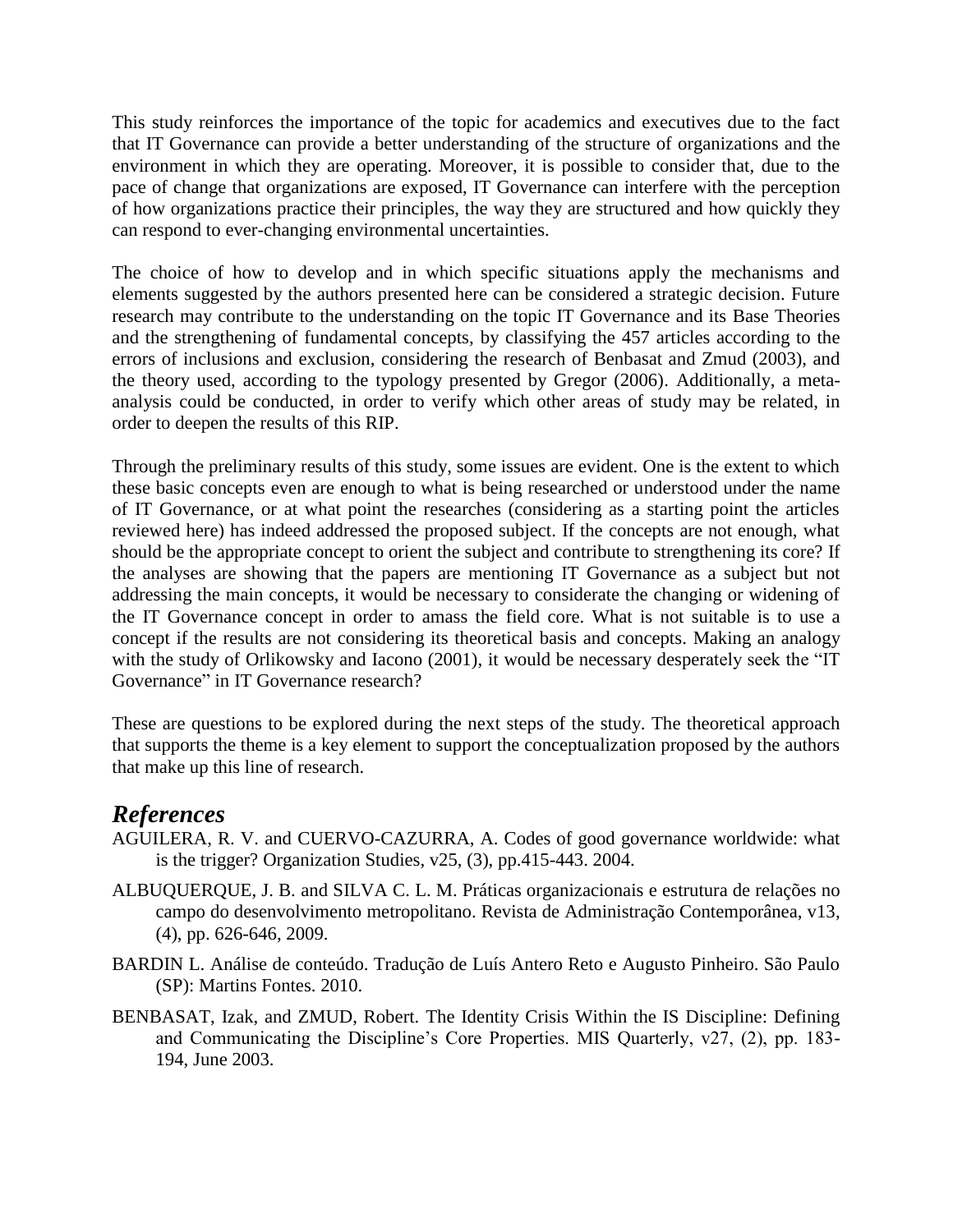- DE HAES, S. and VAN GREMBERGEN, W. IT Governance Structures, Processes and Relational Mechanisms: Achieving IT/Business Alignment in a Major Belgian Financial Group. System Sciences, 2005. HICSS '05. Proceedings of the 38th Annual Hawaii International Conference on, 2005. 03-06 Jan. 2005.
- DEMO, Pedro. Metodologia do conhecimento científico. São Paulo: Atlas, 2000.
- GREENWOOD, R., SUDDABY, R. and HININGS, C. R. Theorizing change: the role of professional associations in the transformation of institutionalized fields. Academy of Management Journal, v45, (1), pp58-80, 2002.
- GREGOR, S. The nature of Theory in Information Systems. MIS Quarterly, v30, (3), pp. 611- 642, September 2006.
- HARDY, G. Using IT governance and COBIT to deliver value with IT and respond to legal, regulatory and compliance challenges. Information Security Technical Report, p. 55–61, 2006.
- HOPPEN, Norberto. Sistemas de Informação no Brasil: uma Análise dos Artigos Sistemas de Informação no Brasil: uma Análise dos Artigos Científicos dos Anos 90. Revista de Administração Contemporânea, v.2, (3), pp.151-177, Set./Dez. 1998.
- IBGC Instituto Brasileiro de Governança Corporativa. Uma Década de Governança Corporativa: História do IBGC, marcos e lições de experiência. São Paulo: Saint Paul e Saraiva, 2009.
- JENSEN, M. C. and MECKLING, W. Theory of the firm: managerial behavior, agency cost and ownership structure. Journal of financial Economics, v.3, (4), pp305-360, 1976.
- LOOSO, S. and GOEKEN. M., Application of Best-Practice Reference Models of IT Governance. ECIS 2010 Proceedings. Paper 129. 2010.
- MAHONEY J. Briefing for IT Leaders: Tomorrow's Trends and Today Decisions, Gartner Management Review, v46, (2), pp. 26-34, 2012.
- MALHOTRA, N. K. Pesquisa de Marketing. Porto Alegre: Bookman, 2006.
- MULLER, C. Linkage Mechanisms for component-based Services and IT Governance. Journal of Systems Integration, v4, (1), pp-11, 2013.
- NFUKA, Edephonce Ngemera and RUSU, Lazar. Critical Success Factors framework for implementing effective IT Governance in public sector organizations in a developing country. AMCIS 2011 Proceedings, paper 365.
- ORLIKOWSKI, Wanda J., IACONO, C. Suzanne. Research Commentary: Desperately Seeking the "IT" in IT Research - A Call to Theorizing the IT Artifact. Vol. 12, No. 2, June 2001, pp. 121–134.
- PEREIRA, G.; LUCIANO, E.; MACADAR, M. and DANIEL, V. Information Technology Governance Practices Adoption through an Institutional Perspective: the Perception of Brazilian and American CIOs. Proceedings of the 46th Annual Hawaii International Conference on, 2013. 07-10 Jan. 2013.